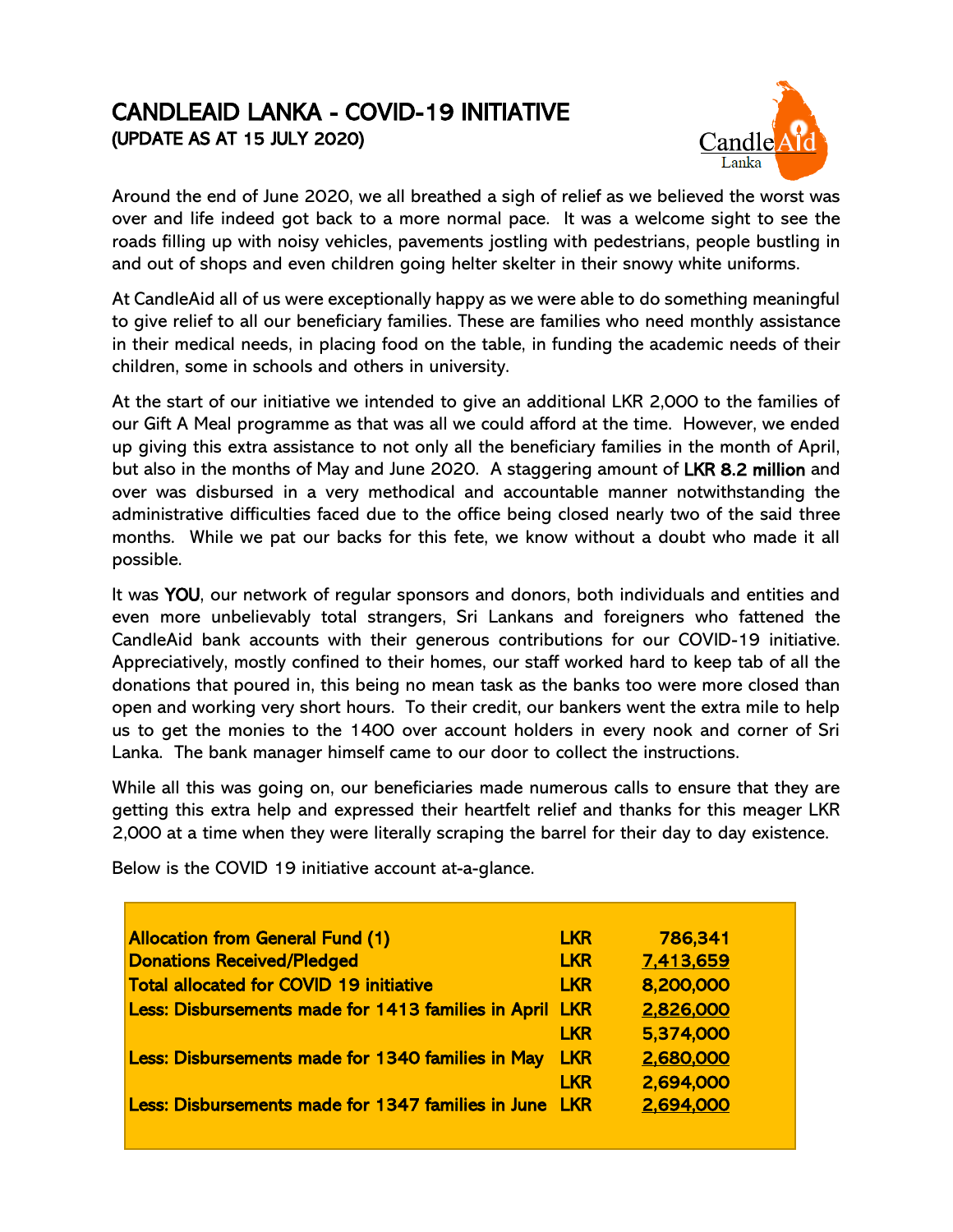| <b>Families of:</b>                            | <b>April 2020</b> | <b>May 2020</b> | <b>June 2020</b> |
|------------------------------------------------|-------------------|-----------------|------------------|
| <b>Gift A Meal programme</b>                   | 201               | 201             | 201              |
| <b>Cancer Patients' Assisted</b>               | 334               | 317             | 309              |
| <b>Pre-University students</b>                 | 544               | 501             | 494              |
| <b>University students</b>                     | 334               | 311             | 331              |
| <b>Victims of the Easter bombing</b>           | O                 | 10              | 12               |
| <b>Total families that received assistance</b> | 1,413             | 1,340           | 1,347            |

Below is a snapshot of the number of families assisted.

Though the number of families are 1413 in April,1340 in May and 1347 in June, the number of beneficiaries served under the three sponsorship programmes amount to 1513, 1516 and 1513 in the months of April, May and June respectively. This is because there is more than one beneficiary in some of these families. In the month of April, due to the need to get help for these families fast, CandleAid was only able to do a quick screening of multiple beneficiary families. However, by May, CandleAid was able to determine the families receiving multiple sponsorships more accurately and this is how the numbers came down. When it came to June, we were uncertain whether we could include both university and pre-university students due to shortage of funds. Therefore, a choice was made to disburse monies to the university students as their usual monthly donation was withheld in May and June due to universities being closed. Another reason for doing so is that LBW Trust of Sydney, an entity sponsoring 170 university students over the past several years sent us a sizeable donation to be used in the COVID-19 initiative, with which we could help families over and above their 170 undergraduates.

Lo and behold! No sooner the above decision was made, two considerably large donations, one expected and the other unexpected, reached the CandleAid account, enabling us to dole out the assistance to the families of all our sponsored students in the month of June too. Both these contributions came from individual donors.

The one-year pledge of LKR 5,000 per family given to 12 Easter bomb victim families ended in May and June and they were also given the extra donation of LKR 2,000 in the respective months.

Below are the circumstances of just a couple of families assisted.



Lihini and Sanduni are two undergraduate sisters. They have younger brothers who are twins, 12 years of age. Their father was a builder who lost the sight of his eyes considerably due to an accident. Their mother earned a meager income plucking tea leaves. During the height of the COVID-19 their father fell gravely ill and was rushed to the Nagoda hospital.